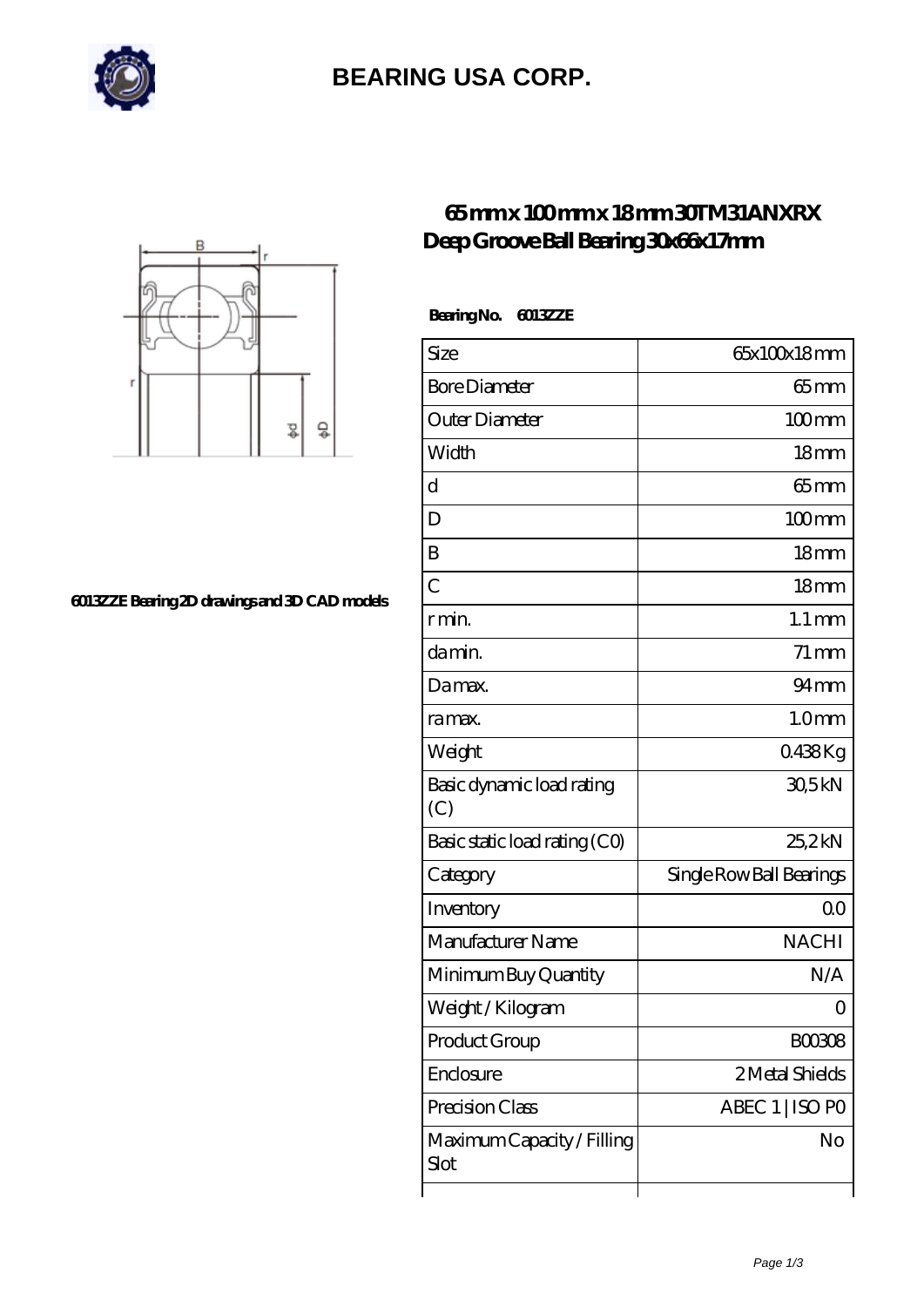

## **[BEARING USA CORP.](https://m.hathaykhongbanghayhat.org)**

| Rolling Element           | <b>Ball Bearing</b>                                                                                                                                                                                                             |
|---------------------------|---------------------------------------------------------------------------------------------------------------------------------------------------------------------------------------------------------------------------------|
| Snap Ring                 | No                                                                                                                                                                                                                              |
| Internal Special Features | No                                                                                                                                                                                                                              |
| Cage Material             | Steel                                                                                                                                                                                                                           |
| Internal Clearance        | CO-Medium                                                                                                                                                                                                                       |
| Inch - Metric             | Metric                                                                                                                                                                                                                          |
| Long Description          | 65MM Bore; 100MM<br>Outside Diameter; 18MM<br>Outer Race Width; 2Metal<br>Shields; Ball Bearing; ABEC<br>1   ISO PO, No Filling Slot;<br>No Snap Ring, No Internal<br>Special Features;<br>CO Medium Internal<br>Clearance; Ste |
| <b>Other Features</b>     | Deep Groove                                                                                                                                                                                                                     |
| Category                  | Single Row Ball Bearing                                                                                                                                                                                                         |
| <b>UNSPSC</b>             | 31171504                                                                                                                                                                                                                        |
| Harmonized Tariff Code    | 8482105068                                                                                                                                                                                                                      |
| Noun                      | Bearing                                                                                                                                                                                                                         |
| Keyword String            | Ball                                                                                                                                                                                                                            |
| Manufacturer URL          | http://www.nachiamerica.c<br><b>om</b>                                                                                                                                                                                          |
| Weight/LBS                | 1.0542                                                                                                                                                                                                                          |
| Inner Race Width          | OInch   OMillimeter                                                                                                                                                                                                             |
| Outer Race Width          | Q709Inch   18 Millimeter                                                                                                                                                                                                        |
| Outside Diameter          | 3937Inch   100Millimeter                                                                                                                                                                                                        |
| Bore                      | 2559Inch   65 Millimeter                                                                                                                                                                                                        |
| <b>Bore Type</b>          | Cylindrical Bore                                                                                                                                                                                                                |
| Configuration             | Single Row                                                                                                                                                                                                                      |
| <b>Bore Size</b>          | $65$ mm                                                                                                                                                                                                                         |
| Width                     | 18 <sub>mm</sub>                                                                                                                                                                                                                |
| Fillet Radius/Chamfer     | $1.1 \,\mathrm{mm}$                                                                                                                                                                                                             |
| Dynamic Load Rating       | 30,500N                                                                                                                                                                                                                         |
| Static Load Rating        | 25,200N                                                                                                                                                                                                                         |
|                           |                                                                                                                                                                                                                                 |